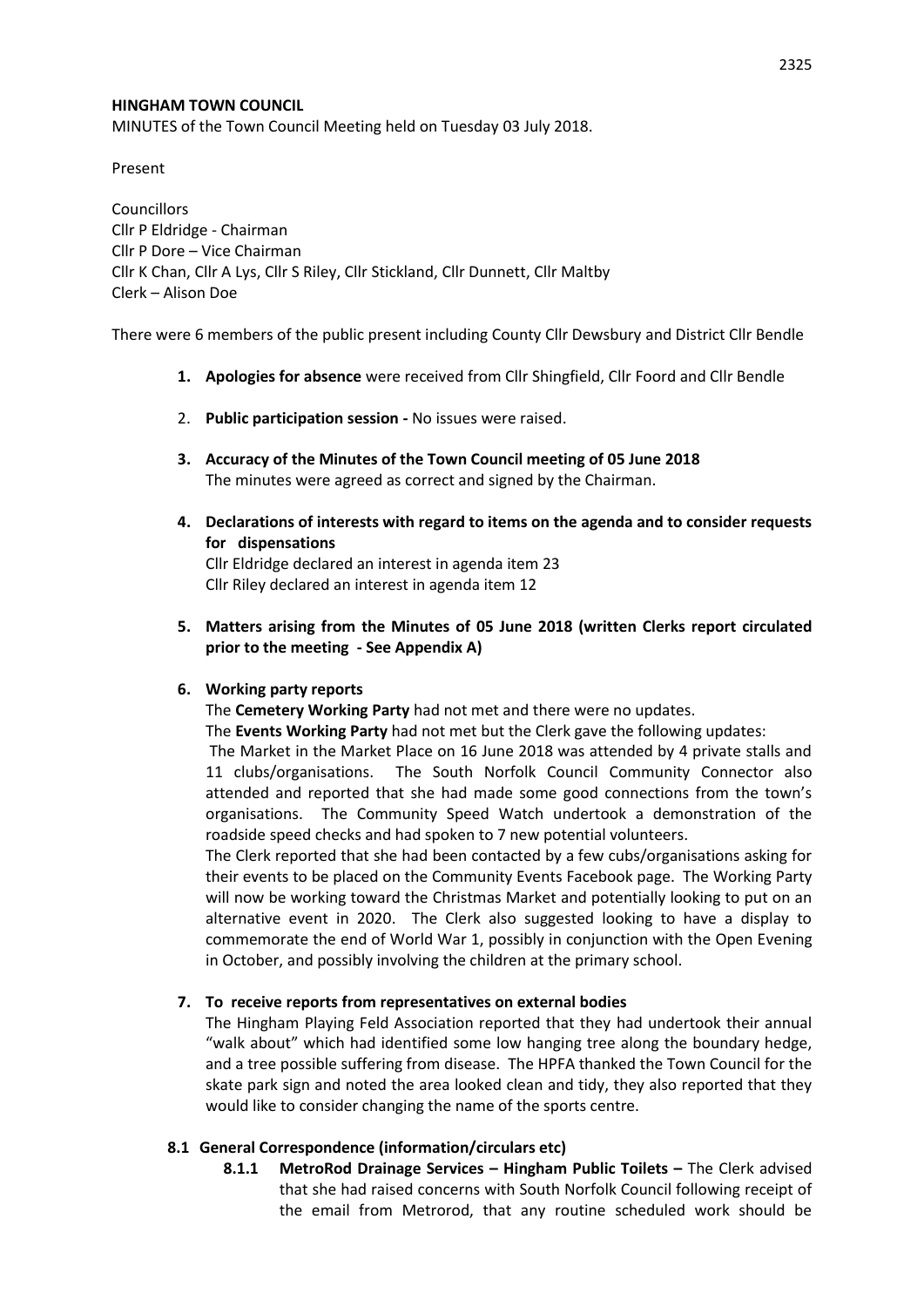undertaken by SNC until the toilets are formally handed over to the Town Council.

- **8.1.2 Norfolk Constabulary - Hingham, Deopham and Wicklewood Newsletter**
- **8.1.3 Community Action Norfolk's Funding News**
- **8.1.4 Norfolk County Council - Press Release - Norfolk - Your guide to care and support for adults 2018/19**
- **8.1.5 Norfolk ALC newsletter – 21 June 2018**
- **8.1.6 Norfolk County Council - Temporary traffic restrictions in the Town of Hingham - electrical connection works – Bears Lane**
- **8.1.7 Post Office – Hingham Post Office –** The Post Office had written to confirm they were looking at a long term solution with regard to the provision of a Post Office service in Hingham and are committed to maintaining the service in the town.
- **8.**1.8 **Greater Norwich Local Plan – Additional Sites** during the consultation for the GNLP additional sites had been suggested within Hingham, a further consultation will take place later in the year to enable comments to be made on the new sites/suggested settlement boundary changes.
- **8.2 – Correspondence (not for public inspection) as addressed directly to Hingham Town Council**
	- **8.2.1 B1108 Norwich Road - flooding at The Hops and other issues**

The Clerk is to write and thank the resident for the information provided. It would appear from the information within the resident's report that the issues raised are already being dealt with by Able Homes and NCC Highways.

### **8.3 – To discuss any required responses/actions in relation to any item(s) of correspondence**

No additional action required.

# **9. District Councillor's report**

District Cllr Bendle reported that South Norfolk Council's and Broadland Council's Cabinets had approved a feasibility study on collaborative working between the two councils (this had not yet been ratified by full Council). Collaborative working would mean the existing number of members would continue and the Councils would retain both office premises, but it would allow for the streamlining of some Council services and functions. It is also hoped that it would enable the Councils to apply for bigger grants for the benefit of the residents of both districts.

### **10. County Councillor's report**

County Cllr Dewsbury reported that the County Council were looking toward more collaboration with District Councils rather than an overall Unitary Authority and are continuing to look at ways to save money.

The Libraries are hosting the children's reading challenge again throughout this summer and a warning has been issued regarding the fire risk of BBQs following the recent very dry weather.

### **11. Planning Decisions**

11.1 2018/1028 - Location: 6 Oak Lane Hingham Norfolk NR9 4JY Proposal: - Single storey side wet room extension. Approval with Conditions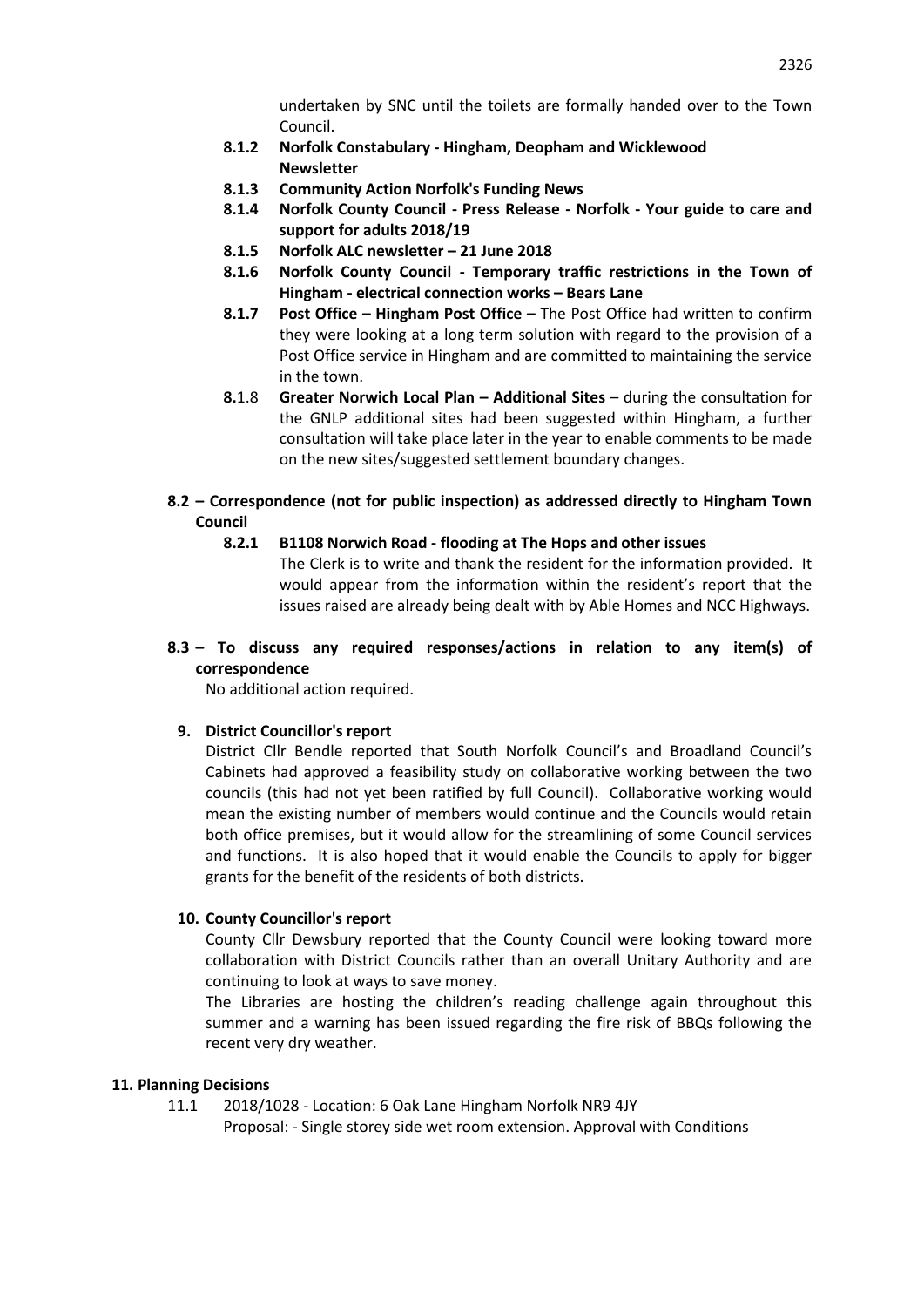11.2 2018/1017 - Location: Poultry Sheds East Of Ivy House Victoria Lane Deopham Norfolk

Proposal: - Demolition of existing poultry buildings and erection of replacement poultry buildings, egg packing building, hard-standings and drainage attenuation pond. - **Withdrawn**

### **12. Planning Applications (as notified by SNC for consultation)**

**12.1 2018/1299 Location: 7 Hall Lane Hingham NR9 4JX Proposal: Sub-division of 7 Hall Lane, Hingham into two dwellings** The Council agreed to recommend approval.

*(other planning applications where the Town Council is not a consultee – for information only)*

- *12.2 2018/1362 - Oakley House Hardingham Road Hingham Norfolk NR9 4LX T1-Oak- Crown lift to approximately 6m over highway and removal of epicormic growth from stem*
- **13 To receive an update on/discuss the request to move the litter bin in the Market Place** The Clerk reported that she and Cllr Shingfield had looked at the bin and it would require a new concrete pad with bolts to be installed and the existing bolts to be cut of in order to move the bin. The Clerk to investigate if any one locally is willing to do this.
- **14 To receive an update following the meeting with Nick Tupper, Norfolk County Council Highways (ref: Fairland Crossroads and Norwich Road pedestrian island)**

The Clerk advised she had met with Nick Tupper and they had looked at and discussed the safety concerns regarding both the Fairland Crossroads junction and the pedestrian island/bus stop on Norwich Road. Mr Tupper was going to discuss these issues with the safety team and come back with some suggestions on what may be feasible in both cases.

# **15 To agree the document for requesting resurfacing quotations for the access driveway to the Lincoln Hall carpark**

The Clerk forwarded a request for quotation document to Cllrs prior to the meeting. The document asks for advice on resurfacing the area and quotations for 3 different options with regard to the extent of the area to be resurfaced. It was agreed to obtain quotations based on the document. There was also some discussion regarding the potential to remove the slab pathway through the rose garden.

# **16 To receive and discuss the response from South Norfolk Council regarding the size of replacement oak trees to be planted on the Fairland**

In response to the Town Council's request to South Norfolk Council, to be permitted to plant a smaller size tree (than specified in the SNC decision notices to fell the diseased oak trees), to give the replacement trees a better chance of survival, SNC advised, - "*Our common goal is to ensure a continuity of specimen trees on the Fairland however achieved, so if initially smaller oaks are planted (and they survive) then my view is that it would be not in the public interest to quibble over the minutiae of the specification".*

# **17 To receive and discuss the invitation to submit a bid for NCC Parish Partnership funding**

A copy of the invitation from Norfolk County Council, to apply for (local highway improvements) Parish Partnership funding for a 2019/20 project, was forwarded to Cllrs prior to the meeting – the Clerk asked that suggestions be bought to the next meeting, so that they may be investigated, and a final decision made at future meeting, in time for the application to be agreed in December and submitted by the December  $7<sup>th</sup>$  deadline, (should the Town Council wish to bid for funding).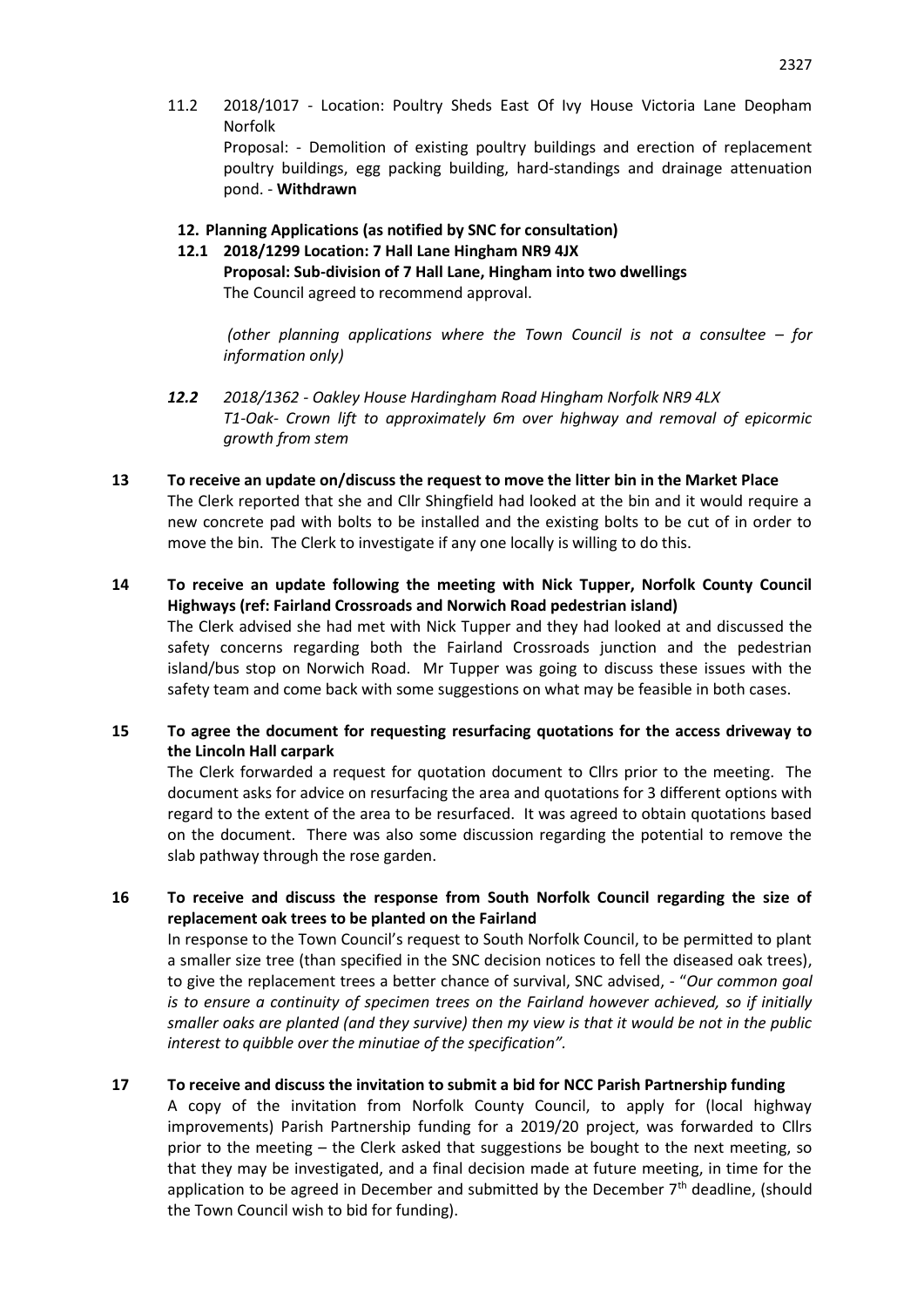#### **18 To receive an update on/discuss the transfer of the public toilets**

The design of the signs (as produced by South Norfolk Council) for the exterior of the public toilets was approved by the Council.

The Council also agreed to engage Spire Solicitors to act on the Councils behalf with regard to the transfer of the public toilets from SNC to the Town Council. The fees quoted being in the region of £750 plus VAT plus land registry fees.

### **19 To receive an update on/ discuss the churchyard wall (Church Street)**

The Clerk advised the Council that the builder appointed to undertake the repairs to the church wall on Church Street had now declined to undertake the work, concerned that the repair work to the wall would inevitably be visible and therefore his workmanship would come under scrutiny. The recent influx of larger jobs also meant it was not financially viable for him to undertake the work. The Clerk is to obtain further quotations from an alternative builder.

### **20 To receive and discuss the RoSPA Skate Park report**

A copy of the RoSPA Skate Park inspection report was forwarded to Cllrs prior to the meeting. The Clerk explained that on requesting recommendations for Skate Park maintenance companies from South Norfolk Council, only EPS had been suggested. Hingham Playing Field Association reported that they had experienced issues with the service received from EPS. The Clerk will find alternative companies and request quotations for remedial works based on the RoSPA report and some further advice/quotations for a more extensive refurbishment of the skate park.

#### **FINANCE**

# **21 A reminder of the date for the next meeting of the Finance Committee, 17 July 2018** Noted.

### **22 To consider the grant application made by Hingham Rectory Bowls Club**

A grant application was received from the Treasurer of Hingham Rectory Bowls Club, requesting funding toward heating and replacement windows so that the club building may be used to a greater extent as a community venue and so that it may also be used throughout the winter months. The amount applied for is £5193.00.

The Treasurer of the Bowls Club was present at the meeting and was permitted to speak. The Treasurer confirmed that a grant had been awarded to the Bowls Club from South Norfolk Council of £8000, the total cost of the project was to be in the region of £13000. The Treasurer confirmed when asked that the Bowls Club were able to "put in" £2000 from their reserves (standing at £6947.36 – at 30 September 2017). It was noted from the accounts provided that the Bowls Club were running "at a loss" with expenditure being greater than income. The Council agreed to award a grant of £5000. It was also agreed that the £5000 should be awarded from the CIL money held by the Town Council.

# **23 To receive clarification from South Norfolk Council regarding the payment of the Chairman's Allowance and discuss associated scheme adoption**

Following the query made by the Internal Auditor regarding the Chairman's Allowance being made as a lump sum payment, the Clerk sought clarification from South Norfolk Council the following advice was received:

"Currently the Council is recommending (on behalf of the Remuneration Panel) a basic allowance of £140.00 per annum for Chairman of smaller parishes (where the electorate is less than 1000). For larger parishes, an allowance of £374.00 is recommended for the Chairman. ……. The Panel is recommending a basic allowance, (expenses are listed separately under travel and subsistence), and such allowances are usually treated like a salary paid in a lump sum (or monthly), with no requirement for receipts etc. So I think that what your PC has been doing is correct, although they do need to formally adopt a scheme".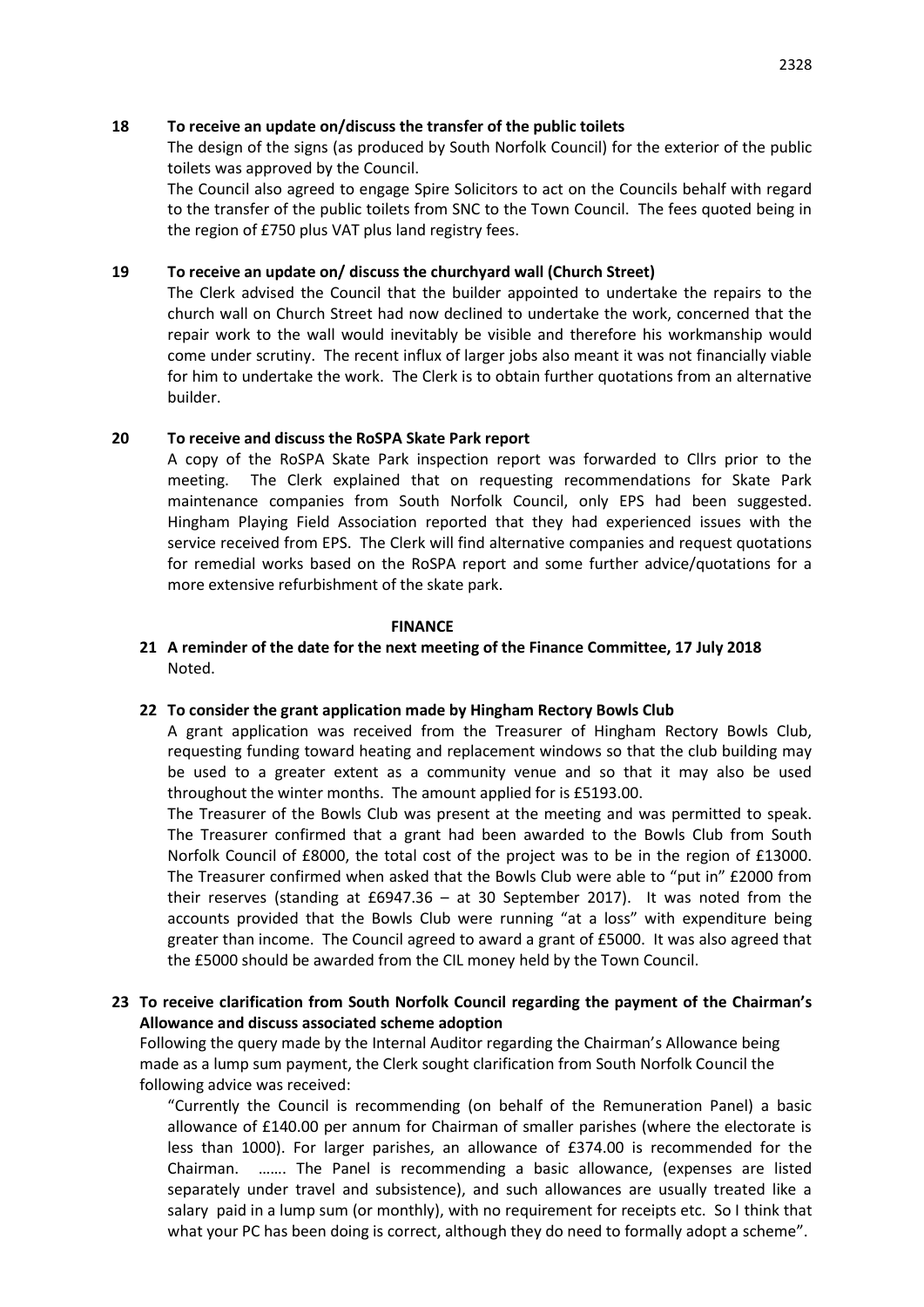It was confirmed by the Vice Chair that such a scheme to make this payment to the Chairman had been adopted by the Town Council.

### **24 Accounts for Payment**

The Accounts for Payment as below were agreed and the cheques signed.

|           |   |              | <b>ACCOUNTS FOR PAYMENT 05 JULY 2018</b> |                                               |            |
|-----------|---|--------------|------------------------------------------|-----------------------------------------------|------------|
| CHEQUE NO |   | <b>TOTAL</b> | PAYEE                                    | <b>DETAILS</b>                                | <b>VAT</b> |
| 103830    | £ | 758.97       | <b>D RAMM</b>                            | WAGES (4WKS 734.49)                           |            |
|           |   |              |                                          | CLEANING PRODUCTS (14.30)                     |            |
|           |   |              |                                          | MOPHEADS (10.18)                              |            |
| 103831    | £ | 829.72       | A DOE                                    | <b>WAGES</b>                                  |            |
| 103832    | £ | 626.48       | <b>EON</b>                               | <b>STREET LIGHT ENERGY</b>                    | 104.41     |
| 103833    | £ | 294.19       | K AND M LIGHTING SERVICES LTD            | MAINTENANCE CONTRACT                          | 49.03      |
| 103834    | £ | 167.79       | <b>EUROFFICE</b>                         | TOILET PAPER, URINAL BLOCKS AND PRINTER PAPER | 27.97      |
| 103835    | £ | 13.45        | ANGLIAN WATER                            | <b>FAIRLAND STANDPIPE</b>                     |            |
| 103836    | £ | 13.06        | <b>ANGLIAN WATER</b>                     | ATTLEBOROUGH ROAD                             |            |
| 103837    | £ | 6,528.00     | The CGM GROUP LTD                        | <b>TREE WORK</b>                              | 1,088.00   |
| 103838    | £ | 225.00       | LINCOLN SOCIAL CENTRE                    | HALL HIRE (2 X QUARTERS)                      |            |
| 103839    | £ | 79.80        | PLAYSAFETY LTD                           | <b>SKATE PARK INSPECTION</b>                  | 13.30      |
| 103840    | £ | 302.22       | ROADWARE LTD                             | DOG BINS X 3                                  | 50.37      |
|           |   | £9,838.68    | <b>TOTAL</b>                             |                                               |            |
|           |   |              |                                          | <b>TOTAL VAT</b>                              | £1,333.08  |

- **25 Proposal for the Finance Committee to approve payment of Accounts for Payment due (including wages) for July/August**
	- Agreed
- **26 'Exclusion of the Press and Public under the Public Bodies (Admission to Meetings) Act 1960 to discuss the following matters:'**

The following agenda item is commercially sensitive It was agreed to exclude the public for agenda item 27. The public were asked to leave.

**27 To consider any quotations received for the replacement of the green painted street lights** Quotations had been received from 3 companies. The Quotations were inspected by the Council and discussed. It was agreed to appoint Cozens UK Ltd to undertake the work to replace the 6 green street lights. It was also agreed to accept the alternative "Victorian" style of street light column as suggested by Mr Cozens (with LED lighting) as this represented a significant saving over the style previously used in the Fairland and Market Place with very little visual difference. It was agreed that the Clerk should meet with Mr Cozens to discuss the location of the column to be replaced on Hardingham Street ( Normandy House) to ensure it is not within the home owners boundary /garden and additional cost would be "paid for" by the saving made choosing the alternative design. The quoted price for the replacement street light columns is £1895.00 plus VAT per column.

The meeting ended at 9.15 pm

Signed………………………………………………….. Chairman 04 September 2018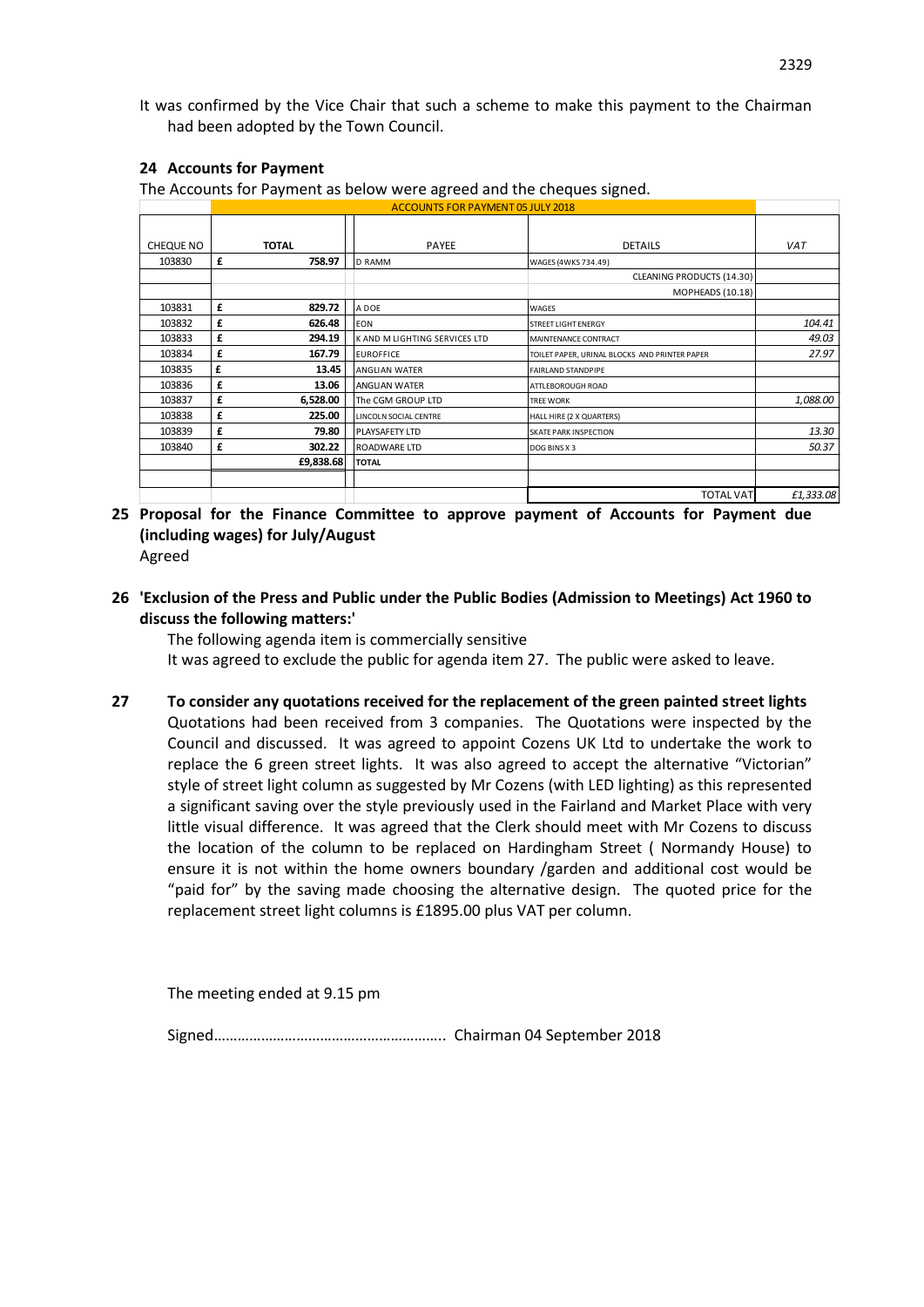2330

|            | Matters Arising From the minutes of the meeting on 05 June 2018                                                                                                                                                                                                                                                                                        |  |  |  |  |  |
|------------|--------------------------------------------------------------------------------------------------------------------------------------------------------------------------------------------------------------------------------------------------------------------------------------------------------------------------------------------------------|--|--|--|--|--|
| <b>MIN</b> |                                                                                                                                                                                                                                                                                                                                                        |  |  |  |  |  |
|            | 2.1 Poor surface of "the Drift" between Hardingham Road and Norwich Road – has been reported to NCC<br>via their website $-$<br>This path is included in the Parish Partnership scheme for 2018/19 and confirmation of the ownership<br>of this path is awaited from NCC                                                                               |  |  |  |  |  |
|            | 2.2 Overhanging hedges – Hardingham Street and Norwich Road - the hedges appear to have been cut<br>back.                                                                                                                                                                                                                                              |  |  |  |  |  |
|            | 5 Sinkhole – Chased with NCC highways – who have referred to Anglian Water<br>Anglian Water had previously advised they had passed this to Metrorod for investigation - an email<br>request for an update has been sent to with Metrorod - with no response so far                                                                                     |  |  |  |  |  |
|            | 8.3.1 Response to SNC Planning Policy Consultation (open spaces) submitted as discussed at the last meeting                                                                                                                                                                                                                                            |  |  |  |  |  |
|            | 14 & 15 - Annual Governance and Accounting Statement (Annual Return) - form and supporting information<br>sent to the external auditors by the deadline of 11 June. Notice of elector's rights displayed on the<br>notice boards and on the Town Council website, the unaudited Annual Return form is published on the<br><b>Town Council website.</b> |  |  |  |  |  |
|            | 16, 17 & The Hingham Town Council Standing Orders, Code of Conduct and Financial Regulations as adopted at<br>22 the meeting on 05 June 2018, are published on the website                                                                                                                                                                             |  |  |  |  |  |
|            | 19 A letter has been sent to The Post Office regarding concerns over the future of the Post Office service<br>within Hingham                                                                                                                                                                                                                           |  |  |  |  |  |
| 21         | 3x new larger capacity dog waste bins have been ordered                                                                                                                                                                                                                                                                                                |  |  |  |  |  |
|            |                                                                                                                                                                                                                                                                                                                                                        |  |  |  |  |  |
|            | <b>Other Updates</b>                                                                                                                                                                                                                                                                                                                                   |  |  |  |  |  |
|            | Dropped Kerbs - the white line work has been chased but no date has been given for the work -                                                                                                                                                                                                                                                          |  |  |  |  |  |
|            | Data Audit is ongoing - New Policies will need to be written -                                                                                                                                                                                                                                                                                         |  |  |  |  |  |
|            | Ravencroft have been asked to carry out the tree survey in 2018 - Undertaken 21 June 2018 - report<br>awaited                                                                                                                                                                                                                                          |  |  |  |  |  |
|            | Norfolk County Council have been requested to remove the sign and post from the Market Place, this has<br>now been done                                                                                                                                                                                                                                |  |  |  |  |  |
|            | Talley Alley street light - investigations regarding the supply to the light are ongoing - the householder (8<br>Market Place) does not know the location of the supply box or why the light no longer works.                                                                                                                                          |  |  |  |  |  |
|            | The clerk has contacted the relevant officer at SNC regarding setting up an Emergency Plan/Group for<br>Hingham, The Officer would be happy to come to a Town Council Meeting to give some further advice.<br>The Officer was invited to attend the Annual Town Meeting on $17th$ April, but is not able to – further dates<br>have been suggested     |  |  |  |  |  |